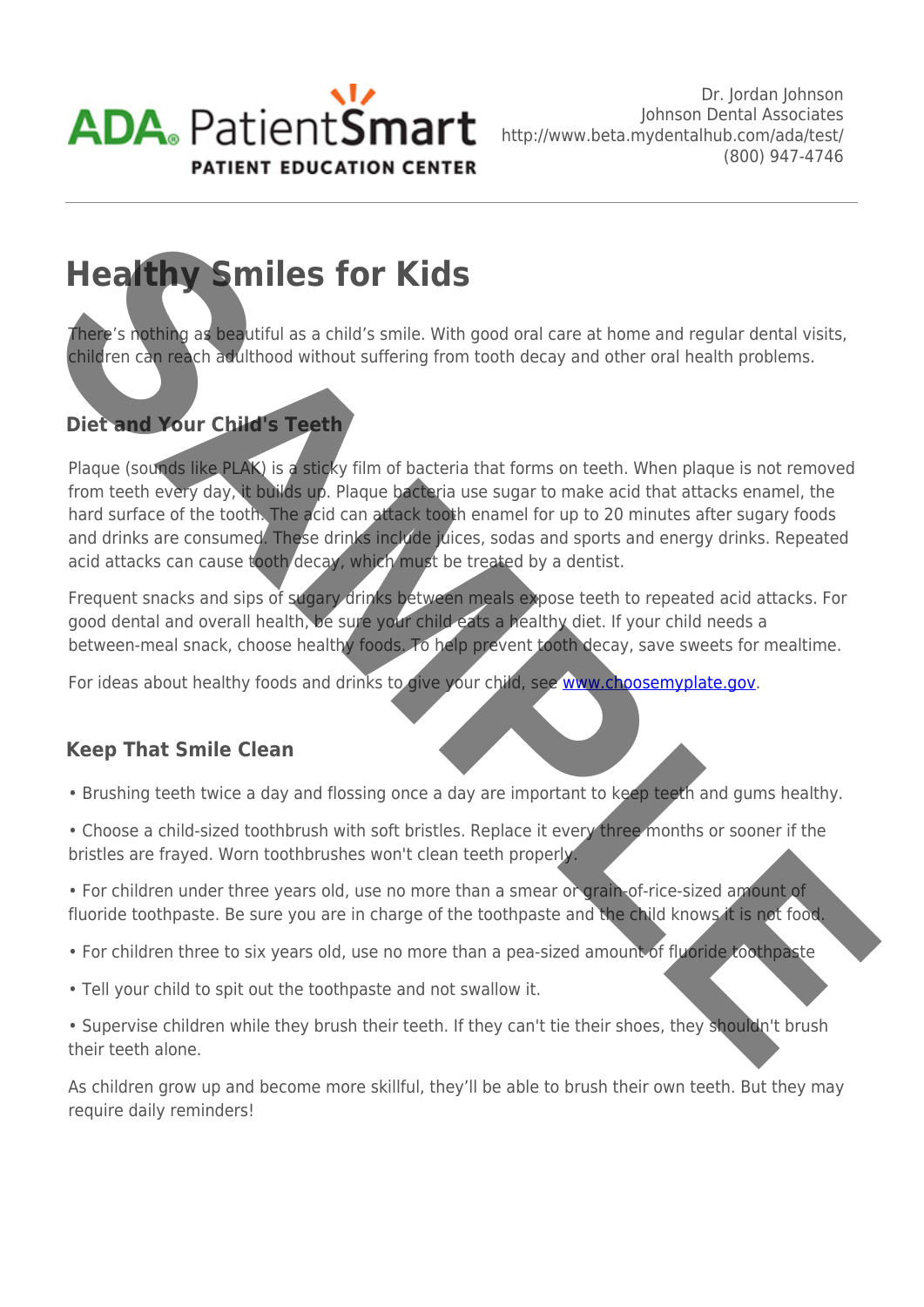

For children under three years old.

## **Floss Every Day**



For children under six years old.

Flossing is important to remove plaque from between teeth where a toothbrush can't reach. Starting when your child has teeth that touch, floss the teeth until your child is old enough to do so himself. Then show your child how to use floss or another between-the-teeth cleaner. Your child's dentist or hygienist can teach proper brushing and flossing. Look for dental products that display the ADA Seal of Acceptance, which means they meet the ADA standards for safety and effectiveness.



## **Fluoride, Nature's Cavity Fighter**

Fluoride helps to make teeth stronger and to protect them from decay. It is a mineral that occurs naturally in all water sources. Children who drink tap water that has the recommended levels of fluoride are less likely to get cavities than children who do not drink fluoridated water. Fluoride is also found in anti-cavity toothpastes, mouthrinses and treatments applied in the dental office.

Talk to the dentist about your child's fluoride needs. Be sure to tell your child's dentist if you use bottled water or a water treatment system at home. If you live in an area where the tap water does not contain the recommended levels of fluoride, your dentist or physician may prescribe fluoride supplements for your child. In areas that have the right amounts of fluoride in the tap water, children should not take fluoride supplements. The state of the state of the state of the state of the state of the state of the state of the state of the state of the state of the state of the state of the state of the state of the state of the state of the state of t

## **Protect Teeth with Sealants**

A sealant is a plastic material that the dentist applies to the chewing surfaces of the back teeth. The sealant flows into the pits and grooves in the teeth, places where a toothbrush can't reach. Sealants protect teeth from plaque and acid attacks. As long as the sealant remains intact, the sealed surface will be protected from decay.

## **Why Regular Dental Visits Are Important**

Regular dental checkups and dental care—such as cleanings, fluoride treatments and sealants—provide your child with "smile insurance." Plan your child's first dental visit within six months after the first tooth appears but no later than the first birthday. Consider it a "well-baby checkup" for your child's teeth.

At the dental visit, the dental team will:

- check on oral hygiene, injuries, cavities, or other problems
- find out your child's risk of getting tooth decay